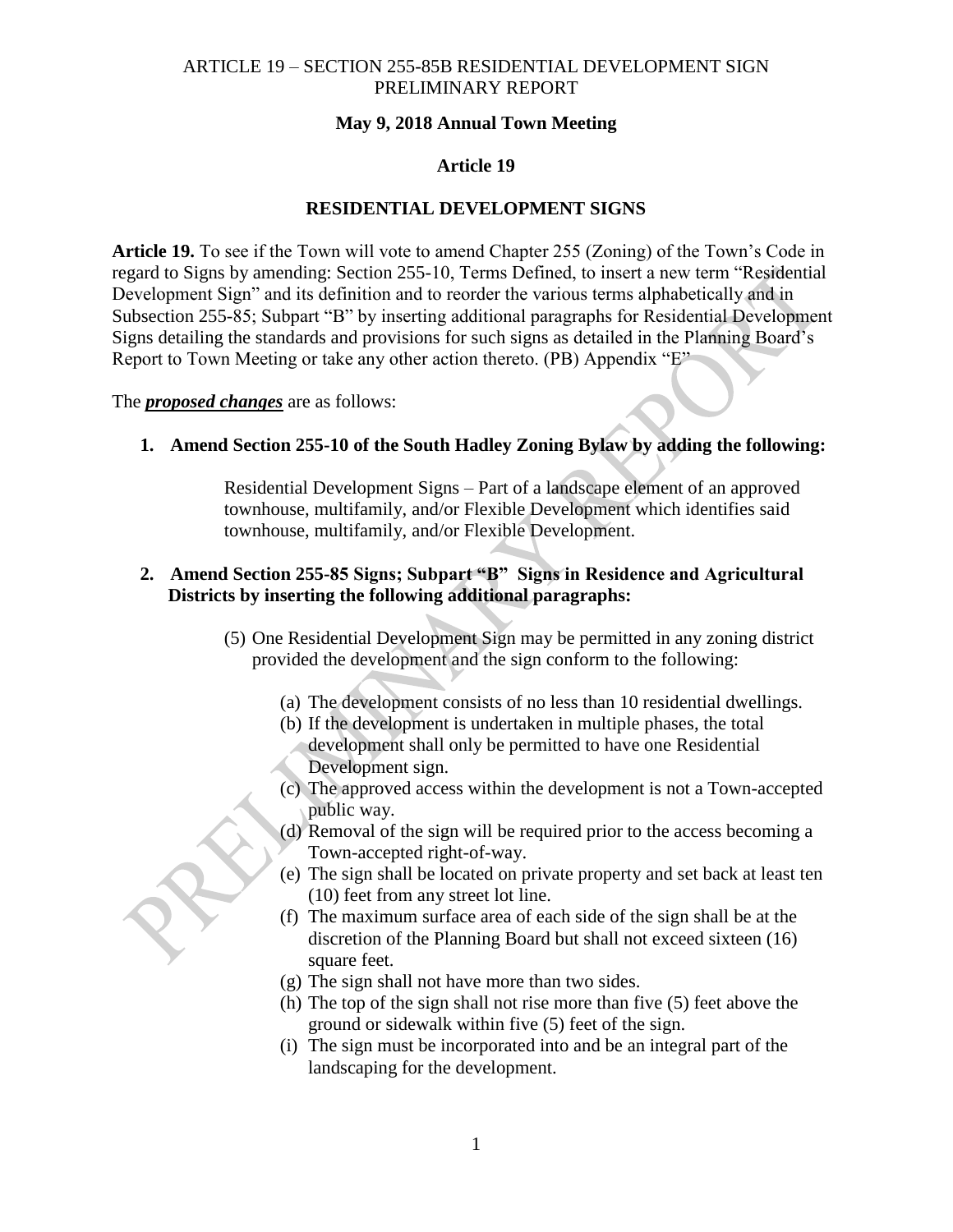(j) The materials used for construction of the sign and the design of the sign are to be reflective of the materials and character of the development to the extent feasible.

**OBJECTIVES:** The objective of this article is to allow signs which are part of the landscaping elements which "identify" a residential development.

**SUMMARY:** This article is based on research in other communities which have provisions allowing for residential development signs. Such signs are not intended to replace a street sign or to serve a single residences or a duplex. Rather, they can be a benefit to a larger development by providing an attractive "signature" element for the development.

**BACKGROUND:** Over the past several years, there have been inquiries as to whether a "sign" could be included as part of a residential development. The Zoning Bylaw is very clear s to what signs are allowed within a Residential or Agricultural Zoning District:

- a) Signs for home occupations, as provided in § 255-22 of this bylaw.
- b) A single sign, not more than four square feet in area, located flat on a building or dwelling in a Residence C District, identifying the name of the building. Any illumination of such sign shall be continuous indirect lighting.
- c) Real estate signs having an area of not more than five square feet advertising the sale, rental or lease of the premises on which they are maintained.
- d) To provide for the identification of public facilities, to convey activities and events associated with such facilities, and temporary and emergency messages, one freestanding sign may be permitted on a parcel occupied by a municipal (Town of South Hadley, South Hadley Fire District Number One, and/or South Hadley Fire District Number Two), state, or federal facility. Said sign shall be located at least 30 feet from an adjoining lot line and 10 feet from the street line and shall not exceed an area of 0.75 square foot for each four lineal feet of lot frontage occupied by the premises, or 20 square feet, whichever is smaller. Further, the height of such signs shall not exceed six feet at any point.

While the above four signs are specific to the Residential or Agricultural Zoning Districts, the Zoning Bylaw also makes provisions for the following:

- o Political signs
- o Temporary control signs
- o Directional signs

Item "d" above was added a number of years ago to accommodate the need for signs for public facilities, specifically at the request of the District 2 Fire Department as they wanted to install a public information sign at their Fire Station.

There are a number of existing developments in the Residence A-1 and Residence A-2 which have signs similar to what is proposed under this Article. Some of these locations include: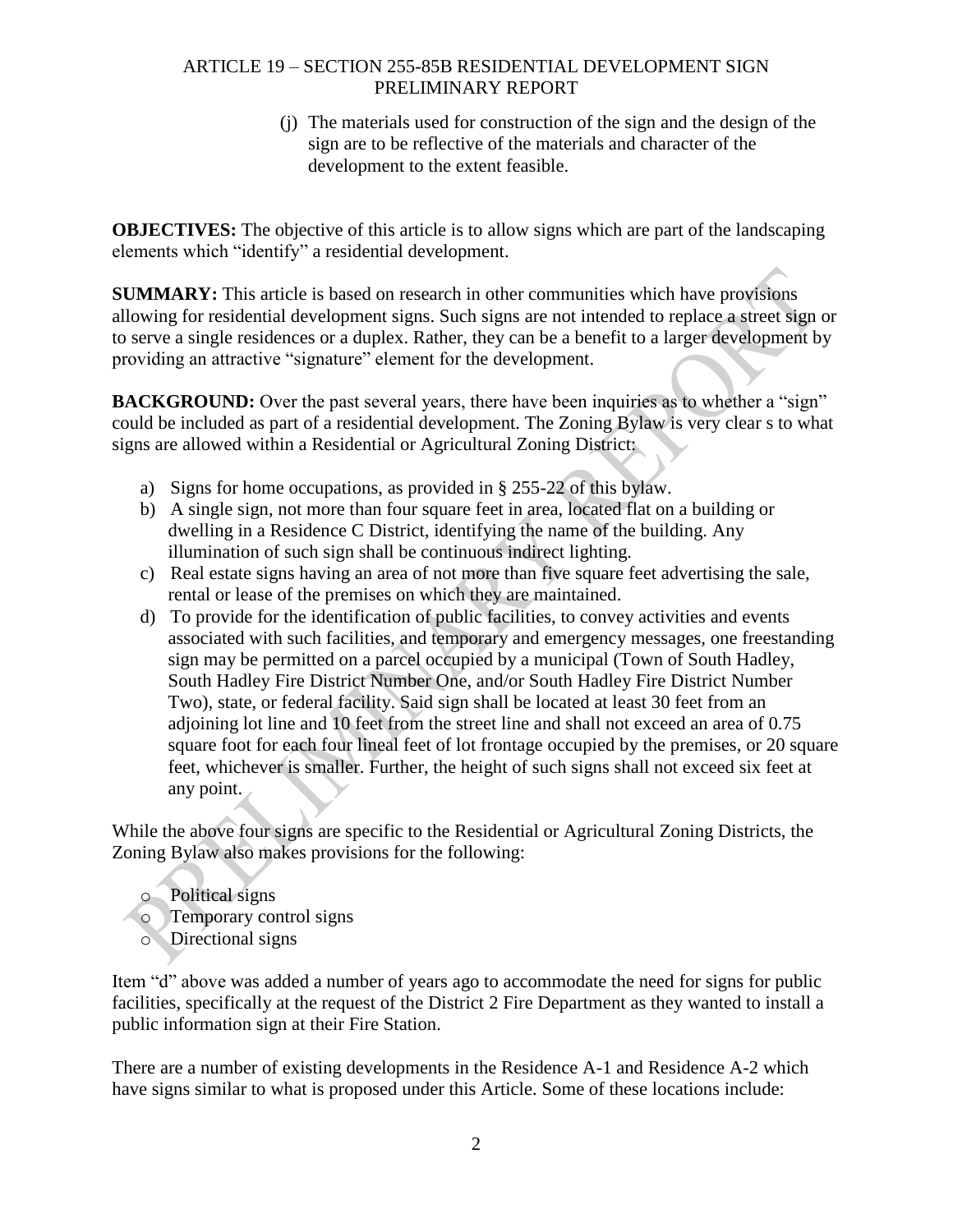- o Alvord Place Community
- o Center Edge Estates
- o The Mill at StoneyBrook
- o Pine Grove Condominums

How they were permitted or allowed to remain is not clear. However, in the past 18+ years, neither the Planning Board nor the Planning Director has received any complaints or criticisms of these signs. They appear to serve a purpose of directing people to these developments which are like small neighborhoods and are tastefully done. This Article would allow these signs to remain and provide an opportunity for similar places to incorporate such signs into their landscaping elements.

**RELATIONSHIP TO MASTER PLAN:** There is not a clear relationship between this article and the 2010 Master Plan. However, it does seek to update how signs are regulated in regards residential developments. As such, it is more closely aligned with the objective of a more updated regulatory structure which is an objective within the Master Plan. Therefore, it would appear that this amendment is consistent with the Master Plan.

**PUBLIC HEARING:** The Planning Board will hold a public hearing on Monday April 30, 2018. This Report will be updated following the public hearing.

**RECOMMENDATION:** The Planning Board, at their April 30, 2018 meeting, is scheduled to take a vote on making a recommendation on this Article. This Report will be updated regarding the Planning Board recommendation following the April 30th meeting.

# **ANNOTATED VERSION OF EXISTING SECTION 255-85 B:**

- B. Signs in Residence and Agricultural Districts. All signs are prohibited in Residence and Agricultural Districts, except the following:
	- 1) Signs for home occupations, as provided in § 255-22 of this bylaw. 2) A single sign, not more than four square feet in area, located flat on a building or dwelling in a Residence C District, identifying the name of the building. Any illumination of such sign shall be continuous indirect lighting.
	- 3) Real estate signs having an area of not more than five square feet advertising the sale, rental or lease of the premises on which they are maintained.
	- 4) To provide for the identification of public facilities, to convey activities and events associated with such facilities, and temporary and emergency messages, one freestanding sign may be permitted on a parcel occupied by a municipal (Town of South Hadley, South Hadley Fire District Number One, and/or South Hadley Fire District Number Two), state, or federal facility. Said sign shall be located at least 30 feet from an adjoining lot line and 10 feet from the street line and shall not exceed an area of 0.75